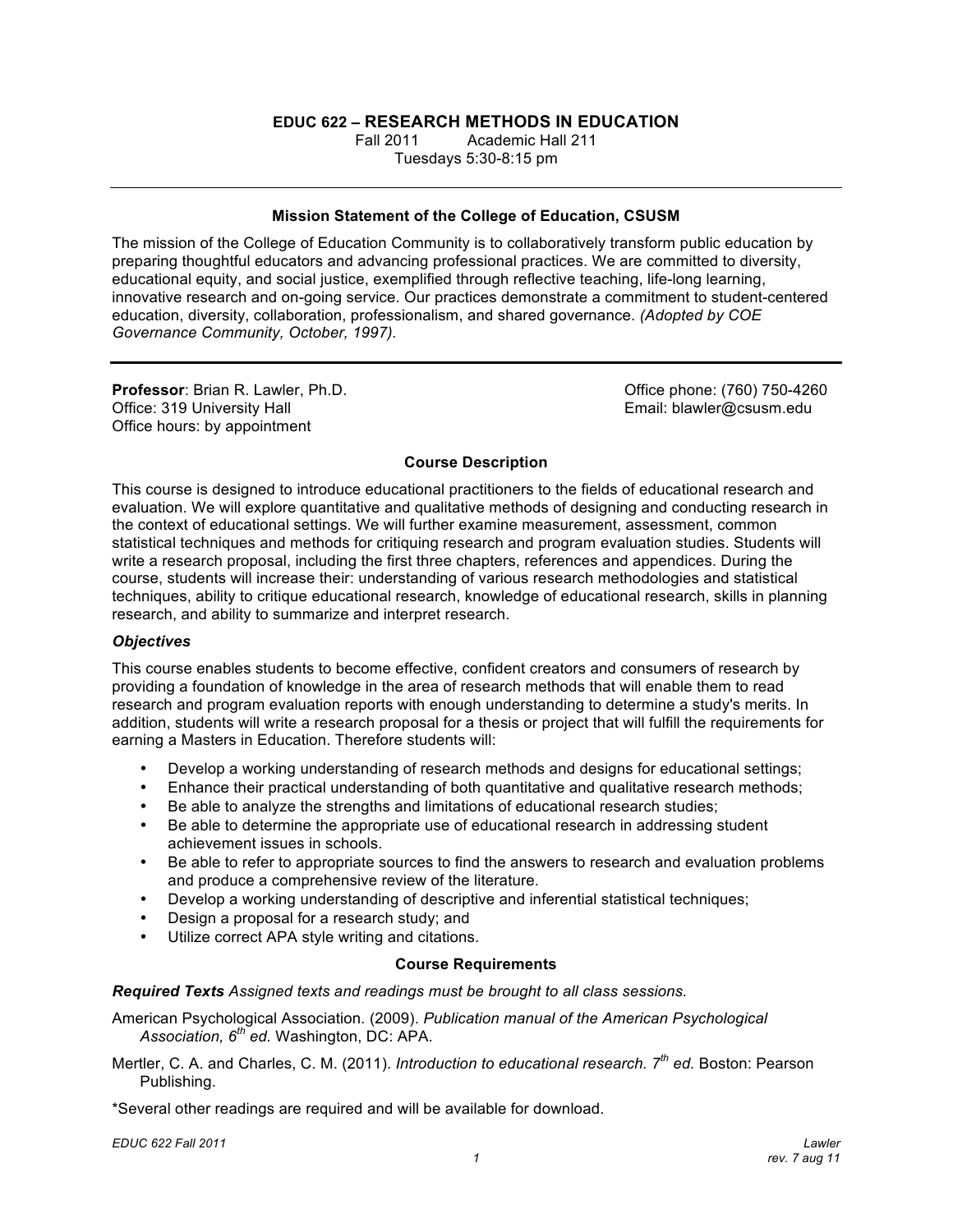To stay updated regarding educational issues that impact teaching, learning and leadership, you are  include: *Educational Leadership; The Journal of Special Education; Language Arts; Science and Children; Teaching Children Mathematics; Democracy & Education; Phi Delta Kappan; Teaching Tolerance;* and *Rethinking Schools.*  urged to read current publications in the field, especially in your area of expertise. Some examples

## *Assignments*

 All assignments are due on the dates indicated. Assignments *must* be submitted via Cougar Courses, double-spaced, and with standard margins, and adhere to style and formatting guidelines of APA  $6<sup>th</sup>$  ed., as appropriate. It is expected that all assignments will reflect graduate-level expectations for composition and exposition. Use of electronic spelling and grammar checking is encouraged. The Writing Center is available for support (Kellogg Library 1103, 760-750-4168).

 *Weekly Homework and Class Participation (40 points)*. As graduate students, you are expected to take an active role in class and class activities. The quality of this course rests on the quality of YOUR participation. Toward this end, you are expected to attend every face-to-face class meeting; arrive fully prepared for classroom activity (i.e. homework is completed); and participate wholly in classroom and online dialogue—including peer review activity. Each reading assignment will require a corresponding response, intended to provide an opportunity for brief personal review, digestion, and self-assessment of the content. These will usually be completed online, one per chapter read. The online statistics content is included in this grade.

 *Article Critique (20 points)*. Because your ability to find and use published literature is paramount to your understanding of research methods, you will be reading, summarizing, and interpreting a variety of project and strengthen your critical analysis skills as a consumer of published research. For one article in particular, you will summarize and critique the research. published research studies. This practice will prepare you for the literature review portion of any research

 The critique is not a reaction to the article or the material in it. It is not an explanation of the material, nor an amplification of it. Nor is the critique an editorial, a defense of the material from your standpoint. The critique is (a.) a summary of the research methods and findings, and (b.) your evaluation of the article and how it is presented to you.

- Write a 4-5 page paper based on your summary and critique.
- Report the name of the journal, author(s), and title of the article in a terminating Reference list.
- The summary will include the research problem/questions; highlights of the literature review; name of the design methodology and key elements of the methods for data collection and data analysis; the findings of the research; and state the author's recommendations (e.g. why the findings are important to educators, how the findings can inform education, …).
- After this summary, complete a thoughtful critique, focusing on what you believe to be the strengths *and* weaknesses of the research.

This article critique will also be assessed for your Graduate Writing Assessment Requirement (GWAR).

 *Research Proposal (40 points)*. To prepare you for future research, you will complete key components of a research proposal. These key components will include: Title Page, Table of Contents, Chapter 1: Statement of Problem *(outlined)*, Chapter 2: Literature Review, Chapter 3: Methodology *(outlined)*, References, and Appendices. Other than the outlined portions, the proposal must conform to the APA 6<sup>th</sup> edition style guide throughout.

 For some students, this research proposal might lead directly to the Culminating Experience for their MA in Education. This proposal should be considered no more than a *draft* of the first three chapters your Masters thesis or project. It is strongly encouraged that upon completion of this draft, it is taken to your Chair for discussion and feedback. They will let you know when you are ready to submit your formal proposal.

 The School of Education (SoE) provides a rubric as an optional guide for your writing of each chapter of your final research/project thesis. For this class, you are encouraged to read this rubric before you begin writing, and then revisit it as you make revisions to your chapters in order to help you self-assess. You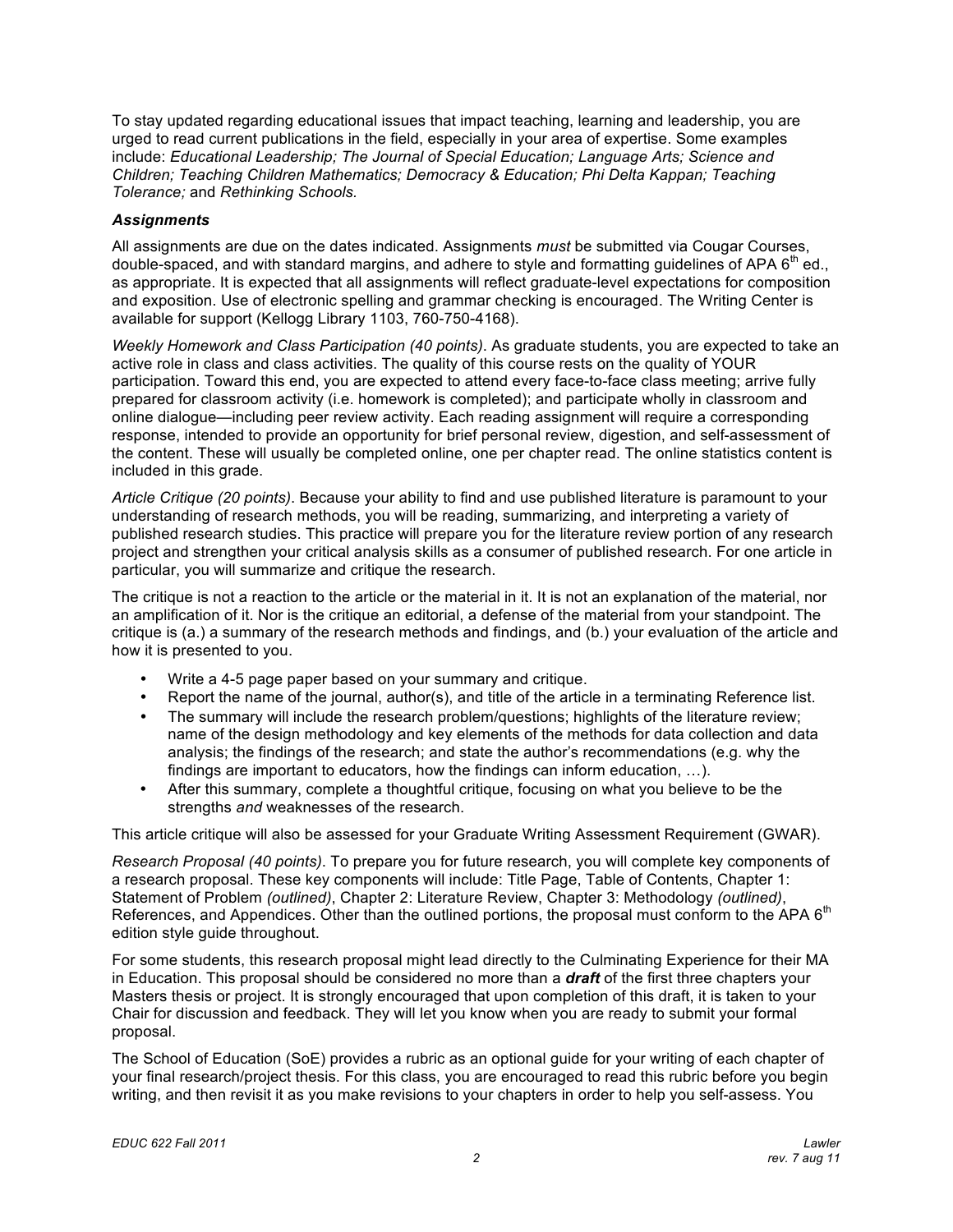are also *strongly* encouraged to develop a peer-writing group to get feedback from others during your writing. Remember, *the key to good writing is rewriting*.

Specific details and requirements:

- Chapter One: Introduction & Statement of Problem. Chapter 1 is the Statement of the Problem of the Research Proposal and it should begin with a "Narrative hook" to introduce the topic. Expand of Creswell (2012) on pages 64-75 & 122-135 [supplemental reading materials]. Chapter 1 should include the following components: background information, statement of the problem, purpose of study, rationale, research questions, significance of study, applications, limitations, definition of and you should not necessarily label each component, although all components should be present. See the SoE Chapter 1 Thesis Rubric for more guidance. that narrative to include the purpose statement and research question(s) following the guidance terms and a summary paragraph leading into the *Literature Review*. Your writing should "flow"
- Chapter Two: Literature Review. The Literature Review is a critical and in depth evaluation of previous research; it serves not only as a summary and critique, but also **synthesis** of the research particular to your work.

 Your review of literature should be organized around common themes that you found in your research articles, not organized simply as a sequence of individual articles. You should write about the articles within the subheadings of your common themes. You are writing one overview of all of the articles together, not each one separately. Remember to discuss common themes or each paper. If a paper included something unique and significant, you can certainly discuss it. threads that run through all or some of the papers; do not have one separate paragraph about

 Follow correct guidelines for citation; be sure to give the authors credit if you take something directly from their paper. Use quotation marks and include the page number when you use an exact quote.

 Ensure that the **all** of the reviewed articles were the reports of empirical research conducted by the author(s) (and that the majority of articles referenced in this chapter are primary sources). How do you know if it was empirical research? The authors will discuss the research question(s), how they collected and analyzed data, and the results, implications and conclusions.

 The Literature Review should have an introduction that ties the review of literature to your research question. The body of the chapter should be organized by underlying themes or threads (subtopics) that your articles address. You should have a summary at the end that summarizes the review of literature and how it is linked to your research question, and which leads the reader into the *Methodology*. See the SoE Chapter 2 Thesis Rubric for more guidance.

• Chapter Three: Methodology. Your methodology chapter will consist of an introduction to the summary. See the SoE Chapter 3 Thesis Rubric for more guidance. chapter, description of your methodological design, description of the research participants and setting, instruments and procedures for data collection, the methods for data analysis, and a

### *Grading Standards*

Grades will be based on the following grading scale:

| А |   | 90 | $\overline{\phantom{a}}$ | $100\%$   |
|---|---|----|--------------------------|-----------|
| B | . | 80 | $\equiv$                 | 89%       |
| C | . | 70 | $\overline{\phantom{0}}$ | 79%       |
| Ð |   | 60 | $\sim$                   | 69%       |
| н |   |    |                          | Below 60% |

 The course is writing intensive, and success depends on keeping pace with course writing structures and due dates. As such, work submitted late, but within one week of the due date will be reduced by one letter grade. Work received over one week late will be recorded at half the graded value. *Note:* assignments are due whether or not you are present in class that day.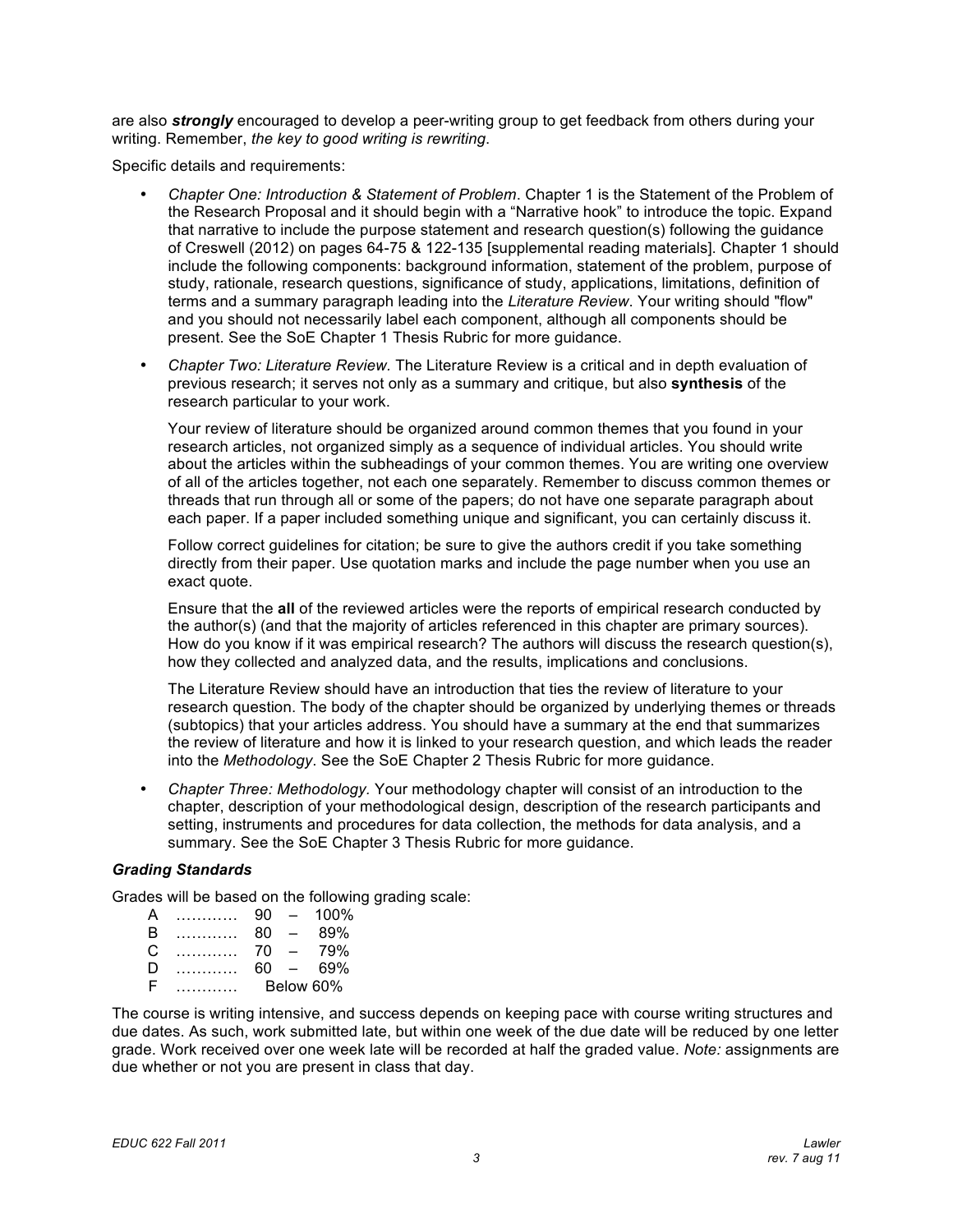Each written assignment will be graded approximately 80% on content and context (detail, logic, synthesis of information, depth of analysis, etc.), and 20% on mechanics (grammar, syntax, spelling, format, uniformity of citation, etc.).

## *College of Education Attendance Policy*

 Due to the dynamic and interactive nature of courses in the College of Education, all students are 80% of class time, or s/he may not receive a passing grade for the course at the discretion of the have extenuating circumstances, s/he should contact the instructor as soon as possible. *(Adopted by the COE Governance Community, December, 1997).*  expected to attend all classes and participate actively. At a minimum, students must attend more than instructor. *Individual instructors may adopt more stringent attendance requirements*. Should the student

 *Course-Specific Participation and Attendance Policy:* This course approaches content in a variety of ways. Structured interactions, group processes, oral presentations, guided discussion of readings, and peer review exercises are the norm. Students are expected to have read assigned materials by the date indicated in the syllabus, and should come prepared to discuss readings individually or in variously structured groups. The degree of your engagement in these processes forms the basis for points assigned in the *participation* category.

 Due to the fast paced and highly interactive nature of the course, regular attendance and full participation are expected; teaching and learning is difficult (if not impossible) if one is not present for and engaged in the process. Therefore, the above COE Attendance Policy is amplified as follows:

- Missing more than two class meetings will result in one letter-grade reduction from your final course grade; in other words, -10 points from your total count. A third absence will result in failure of the course, per COE policy.
- Arriving late or leaving early on two occasions will be considered the equivalent of one absence.
- Up to 5 points may be recovered by a make-up assignment. The instructor will craft an assignment relevant to the missed day. Expect the task to be at minimum equivalent in time commitment to the missed session (3 hours).

Inform the instructor *prior* to an absence. Notification of absence does not warrant an excuse.

#### *Course Load*

 minimum one to two hours of work outside of class. Please plan accordingly. In all master course work, it is expected that for every one hour of contact time, you will complete at

#### *Graduate Writing Requirements*

 The California State University maintains a Graduation Writing Assessment Requirement (GWAR) for master's students, to be completed before Advancement to Candidacy can be approved. A student may satisfy the graduate writing requirement in one of two ways: an acceptable standardized test score, or a paper that receives a passing score as described in the GWAR rubric. Toward the goal of providing in all graduate classes must adhere to the rules of style (for writing and format style) detailed in the Publication Manual of the American Psychological Association, 6th ed. (2009). This is a required textbook opportunity for graduate students in the College of Education to satisfy the writing requirement, all papers for all CSUSM SoE graduate courses.

#### *Course-Specific Graduate Writing Assessment Requirement (GWAR)*

 Requirement (GWAR) through the submission of the *Article Critique* in EDUC 622. The student's writing in this assignment must demonstrate graduate level skills in (1) style and format, (2) mechanics, (3) content and organization, and (4) integration and critical analysis. The paper will be scored using a 4- point rubric in each of the aforementioned four areas. The minimal acceptable combined score from all of average for all sections. The GWAR Rubric-based assessment of this paper will not directly impact your course grade; however you cannot be advanced to candidacy for your MA without arranging with the SoE  to resubmit an equivalent writing sample. The GWAR Rubric is attached to this syllabus. In the College of Education at CSUSM, students complete the Graduate Writing Assessment the four sections is 10 points, with no scores of "1" on any section, resulting in a minimum of a 2.5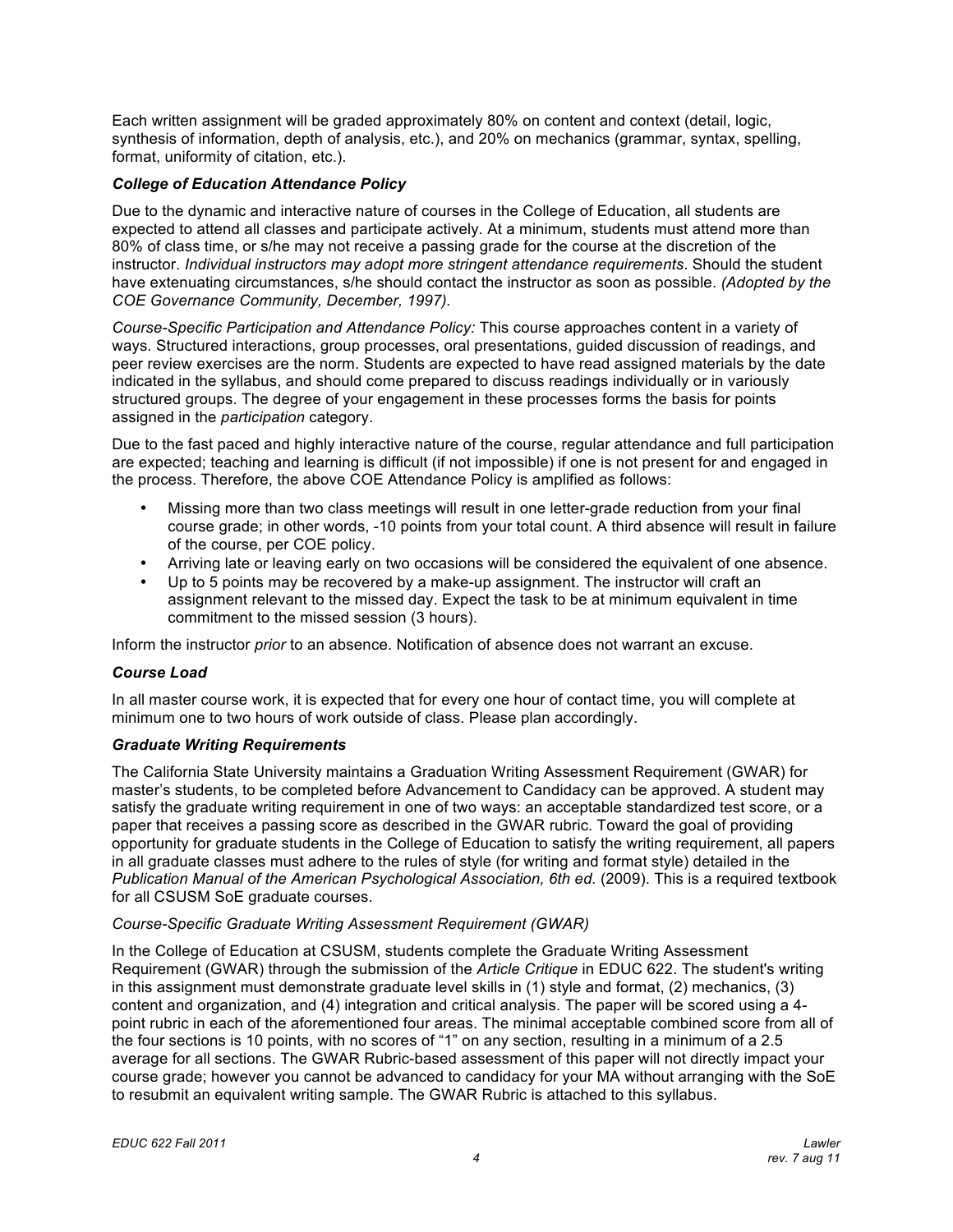### *Students with Disabilities Requiring Reasonable Accommodations*

 Students with disabilities who require reasonable accommodations must be approved for services by providing appropriate and recent documentation to the Office of Disable Student Services (DSS). This office is located in Craven Hall 4300, and can be contacted by phone at (760) 750-4905, or TTY (760) 750-4909. Students authorized by DSS to receive reasonable accommodations should meet with their instructor during office hours or, in order to ensure confidentiality, in a more private setting.

### *CSUSM Academic Honesty Policy*

 "Students will be expected to adhere to standards of academic honesty and integrity, as outlined in the Student Academic Honesty Policy. All written work and oral presentation assignments must be original work. All ideas/materials that are borrowed from other sources must have appropriate references to the original sources. Any quoted material should give credit to the source and be punctuated with quotation marks.

 Students are responsible for honest completion of their work including examinations. There will be no it to the instructor's attention. The instructor reserves the right to discipline any student for academic dishonesty in accordance with the general rules and regulations of the university. Disciplinary action may include the lowering of grades and/or the assignment of a failing grade for an exam, assignment, or the tolerance for infractions. If you believe there has been an infraction by someone in the class, please bring class as a whole."

 level may include suspension or expulsion from the University. Incidents of Academic Dishonesty will be reported to the Dean of Students. Sanctions at the University

 *Plagiarism:* As an educator, it is expected that each student will do his/her own work, and contribute equally to group projects and processes. Plagiarism or cheating is unacceptable under any circumstances. If you are in doubt about whether your work is paraphrased or plagiarized see the Plagiarism Prevention for Students website http://library.csusm.edu/plagiarism/index.html. When relying on supporting documents authored by others, cite them clearly and completely using American Psychological Association (APA) manual, 6<sup>th</sup> edition. Failure to do so may result in failure of the course. If there are questions about academic honesty, please consult the University catalog.

#### *Electronic Communication Protocol*

 Electronic correspondence is a part of your professional interactions. If you need to contact the instructor, e-mail is often the easiest way to do so. It is my intention to respond to all received e-mails in a timely manner.

 Please be reminded that e-mail and on-line discussions are a very specific form of communication, with letters, major typos, or slang, often communicate more than the sender originally intended. With that said, please be mindful of all e-mail and on-line discussion messages you send to your colleagues, to faculty members in the College of Education, or to persons within the greater educational community. All electronic messages should be crafted with professionalism and care. their own nuances and etiquette. For instance, electronic messages sent in all upper case (or lower case)

Things to consider:

- Would I say in person what this electronic message specifically says?
- How could this message be misconstrued?
- Does this message represent my most professional and courteous self?
- Am I sending this electronic message to avoid a face-to-face conversation?
- Can this message be more concisely and/or precisely stated?

 in person in order to correct any confusion. For more guidance see Core Rules of Netiquette at In addition, if there is ever a concern with an electronic message sent to you, please talk with the author http://www.albion.com/netiquette/corerules.html.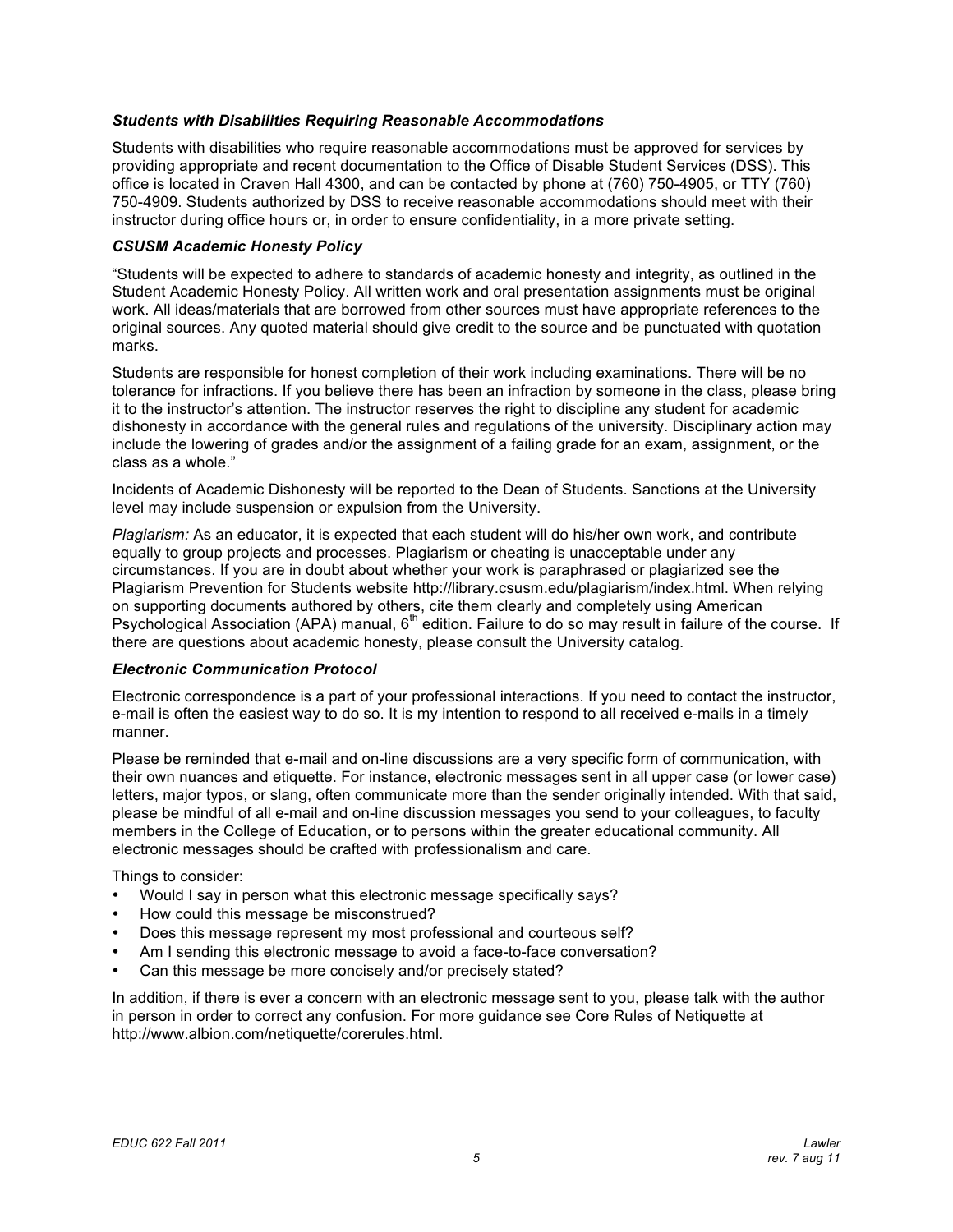#### **EDUC 622 Fall 2011 Lawler – Schedule**

| <b>Date</b>                            | <b>Topic</b>                                                                                                                                                                                                                                                                                                                                                                                                                                                  | <b>Assignment to be completed</b><br><b>BEFORE Class Session</b> |
|----------------------------------------|---------------------------------------------------------------------------------------------------------------------------------------------------------------------------------------------------------------------------------------------------------------------------------------------------------------------------------------------------------------------------------------------------------------------------------------------------------------|------------------------------------------------------------------|
| Week 1<br>30 Aug 2011                  | Welcome; Introduction to Educational Research & APA Style<br>Syllabus<br>$\bullet$<br>Introduction to Educational Research<br>$\bullet$<br>Introduction to APA                                                                                                                                                                                                                                                                                                | Skim APA Manual                                                  |
| Week 2<br>6 Sep 2011                   | Selecting a Research Topic<br>Introduction to locating empirical studies                                                                                                                                                                                                                                                                                                                                                                                      | Read Serving ELLs<br>Read & Respond: M&C Ch 1, 2                 |
| <b>Week 3</b><br>13 Sep 2011<br>online | <b>Locating Published Research</b><br>Introduction to CSUSM Library & research resources<br>Collect research articles (primary sources)<br>$\bullet$                                                                                                                                                                                                                                                                                                          | RR: M&C Ch 3, 4                                                  |
| Week 4<br>20 Sep 2011                  | Interpreting and Summarizing Research<br>Peer Writing Group - Article Critique                                                                                                                                                                                                                                                                                                                                                                                | RR M&C Ch 5, 6<br>Annotated Bib. (APA Ch 7, p. 220)              |
| Week 5<br>27 Sep 2011                  | <b>Methods for Data Collection and Data Analysis</b><br>Workshop: Ch. 1 Introduction<br>$\bullet$                                                                                                                                                                                                                                                                                                                                                             | RR M&C Ch 7<br>RR APA Ch. 2-3                                    |
| Week 6<br>4 Oct 2011                   | Proposing and Reporting Research<br>Workshop: Ch. 2 Literature Review (if time permits)                                                                                                                                                                                                                                                                                                                                                                       | RR M&C Ch 8, 9<br><b>Article Critique due</b>                    |
| <b>Week 7</b><br>11 Oct 2011<br>online | <b>Work Time for Literature Review</b>                                                                                                                                                                                                                                                                                                                                                                                                                        | RR APA (pp. TBD)                                                 |
| Week 8<br>18 Oct 2011                  | Procedures and Exemplars in Qualitative Research Methodologies,<br>Quantitative Research Methodologies, & Mixed-Methods Research<br>Methodologies<br>Introduction to techniques for quantitative data analysis, in particular the<br>$\bullet$<br>use of Excel<br>Introduction to techniques for qualitative data collection, in particular the<br>$\bullet$<br>use of Survey Monkey<br>Introduction to techniques for qualitative data analysis<br>$\bullet$ | RR M&C Ch 10, 12, 14<br>Introduction Outline due                 |
| Week 9<br>25 Oct 2011                  | Survey Research & Quantitative Data Analysis<br>Techniques for quantitative data analysis, o<br>Workshop: Ch. 2 Literature Review                                                                                                                                                                                                                                                                                                                             | RR M&C Ch 11, 13                                                 |
| Week 10<br>3 Nov 2011<br>$5:00 - 6:30$ | Research Ethics and Human Subjects Protection & Orientation to IRB<br>Process                                                                                                                                                                                                                                                                                                                                                                                 | CITI training<br>Lit Review Outline due                          |
| Week 11<br>8 Nov 2011                  | Evaluation & Action Research Methodologies & Quantitative Data Analysis<br>Techniques for quantitative data analysis, using Excel<br>$\bullet$                                                                                                                                                                                                                                                                                                                | RR M&C Ch 15, 16<br><b>Statistics Module 1</b>                   |
| Week 12<br>15 Nov 2011                 | Quantitative Data Analysis<br>Techniques for quantitative data analysis, $\chi^2$<br>Workshop: Ch. 2 Literature Review<br>$\bullet$                                                                                                                                                                                                                                                                                                                           | <b>RR Case Study</b><br>Statistics Module 2.3                    |
| Week 13<br>22 Nov 2011                 | Review Methods for Data Collection & Data Analysis<br>Workshop: Ch. 3 Methodology                                                                                                                                                                                                                                                                                                                                                                             | <b>Statistics Module 9</b><br>Lit Review due                     |
| Week 14<br>29 Nov 2011                 | Course Summary; & Next Steps toward MA                                                                                                                                                                                                                                                                                                                                                                                                                        | Statistics Module 10<br><b>Research Proposal due</b>             |
| Week 15<br>6 Dec 2011<br>no class      | Dr. Lawler is available for appointments to follow up on research proposal,<br>as interested                                                                                                                                                                                                                                                                                                                                                                  |                                                                  |

 Although this schedule and syllabus have been carefully planned, either may require modification in response to class needs and interests.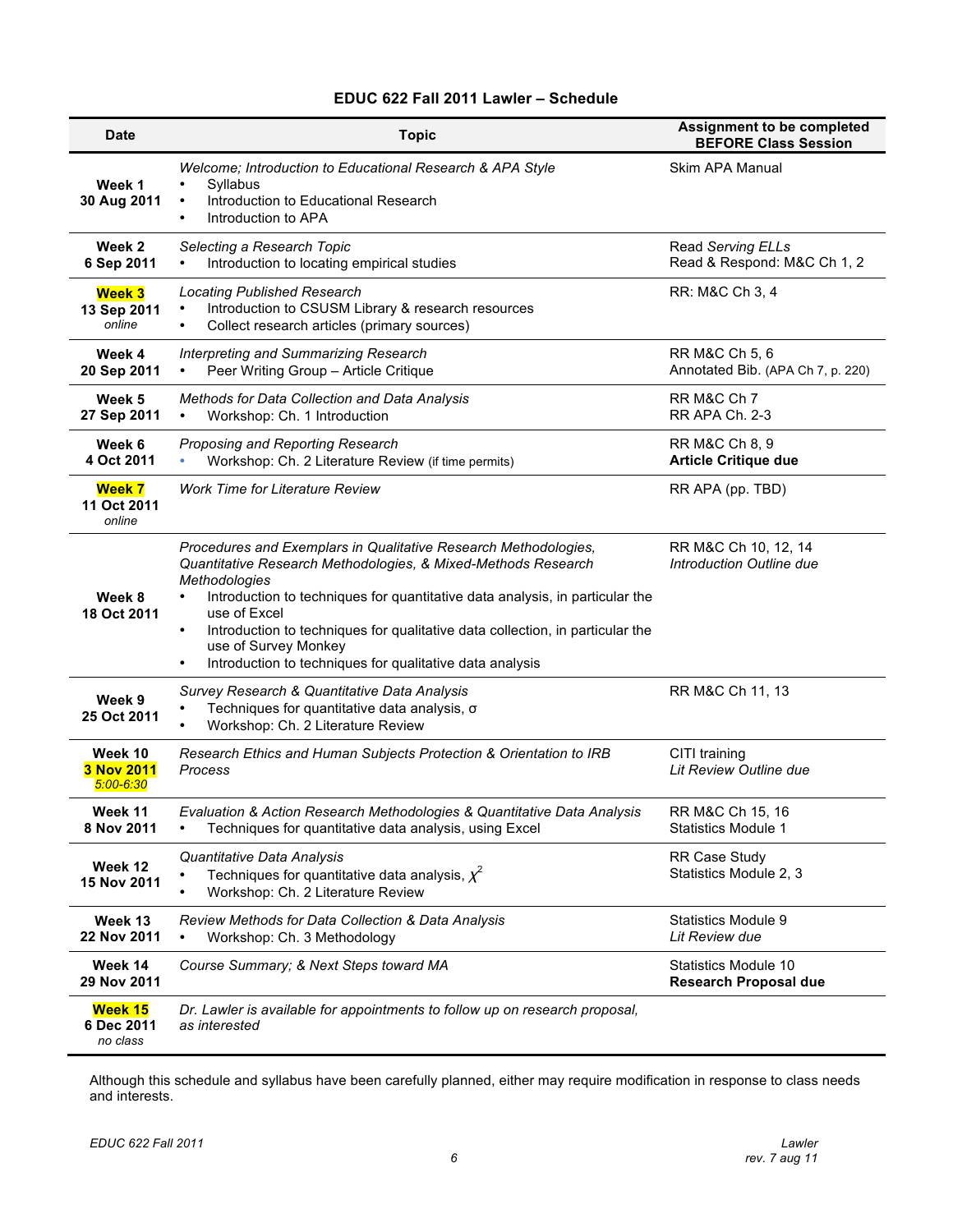#### **Graduate Writing Assessment Requirement**

 The Graduate Studies: Graduation Writing Assessment Requirement (GWAR) outlines the procedures for assessing master's student writing proficiency and the criteria for each CSUSM master's program to determine that a master's student has met the GWAR.

 The writing requirement must be completed before a graduate student advances to candidacy. A student may satisfy the graduate writing requirement in one of two ways: an acceptable standardized test score, or a paper(s) that receive(s) a passing score as described below.

 The paper(s) will be scored using a rubric (1 - 4) in each of four areas: "I. Style and Format", "II. Mechanics", "III. Content and Organization", and "IV. Integration and Critical Analysis". The minimal acceptable combined score from all of the four (I-IV) sections is 10 points, with no scores of "1" on any section, resulting in a minimum of a 2.5 average for all sections.

Find the full policy at http://www.csusm.edu/policies/active/documents/graduate\_writing\_assessment\_requirement.html

| and Format<br>Style | In addition to meeting the requirement<br>for a "3," the paper consistently models<br>the language and conventions used in<br>the scholarly/professional literature<br>appropriate to the student's discipline.<br>The manuscript would meet the<br>guidelines for submission for publication<br>in a peer-reviewed journal in the<br>student's field of study. | While there may be minor errors,<br>conventions for style and format are<br>used consistently throughout the<br>paper. Demonstrates thoroughness<br>and competence in documenting<br>sources; the reader would have little<br>difficulty referring back to cited<br>sources. Style and format contribute<br>to the comprehensibility of the paper.<br>Suitably models the discipline's<br>overall scholarly style. | The style and format are broadly<br>followed, but inconsistencies are<br>apparent. There is selection of less<br>suitable sources (non-peer reviewed<br>literature, web information). Weak<br>transitions and apparent logic gaps<br>occur between topics being<br>addressed. The style may be difficult<br>to follow so as to detract from the<br>comprehensibility of the manuscript.  | While some discipline-specific<br>conventions are followed, others are<br>not. Paper lacks consistency of style<br>and/or format. It may be unclear<br>which references are direct quotes<br>and which are paraphrased. Based<br>on the information provided, the<br>reader would have some difficulty<br>referring back to cited sources.<br>Significant revisions would<br>contribute to the comprehensibility<br>of the paper. |
|---------------------|-----------------------------------------------------------------------------------------------------------------------------------------------------------------------------------------------------------------------------------------------------------------------------------------------------------------------------------------------------------------|--------------------------------------------------------------------------------------------------------------------------------------------------------------------------------------------------------------------------------------------------------------------------------------------------------------------------------------------------------------------------------------------------------------------|------------------------------------------------------------------------------------------------------------------------------------------------------------------------------------------------------------------------------------------------------------------------------------------------------------------------------------------------------------------------------------------|-----------------------------------------------------------------------------------------------------------------------------------------------------------------------------------------------------------------------------------------------------------------------------------------------------------------------------------------------------------------------------------------------------------------------------------|
| Mechanics           | In addition to meeting the requirements<br>for a "3," the paper is essentially error-<br>free in terms of mechanics. Writing flows<br>smoothly from one idea to another.<br>Transitions effectively establish a sound<br>scholarly argument and aid the reader in<br>following the writer's logic.                                                              | While there may be minor errors, the<br>paper follows normal conventions of<br>spelling and grammar throughout.<br>Errors do not significantly interfere<br>with topic comprehensibility.<br>Transitions and organizational<br>structures, such as subheadings, are<br>effectively used which help the<br>reader move from one point to<br>another.                                                                | Grammatical conventions are<br>generally used, but inconsistency<br>and/or errors in their use result in<br>weak, but still apparent, connections<br>between topics in the formulation of<br>the argument. There is poor or<br>improper use of headings and<br>related features to keep the reader<br>on track within the topic. Effective<br>discipline-specific vocabulary is<br>used. | Frequent errors in spelling, grammar<br>(such as subject/verb agreements<br>and tense), sentence structure,<br>and/or other writing conventions<br>make reading difficult and interfere<br>with comprehensibility. There is<br>some confusion in the proper use of<br>discipline-specific terms. Writing<br>does not flow smoothly from point to<br>point; appropriate transitions are<br>lacking.                                |

#### **Rubric Used to Evaluate Student Submissions to Satisfy the GWAR**